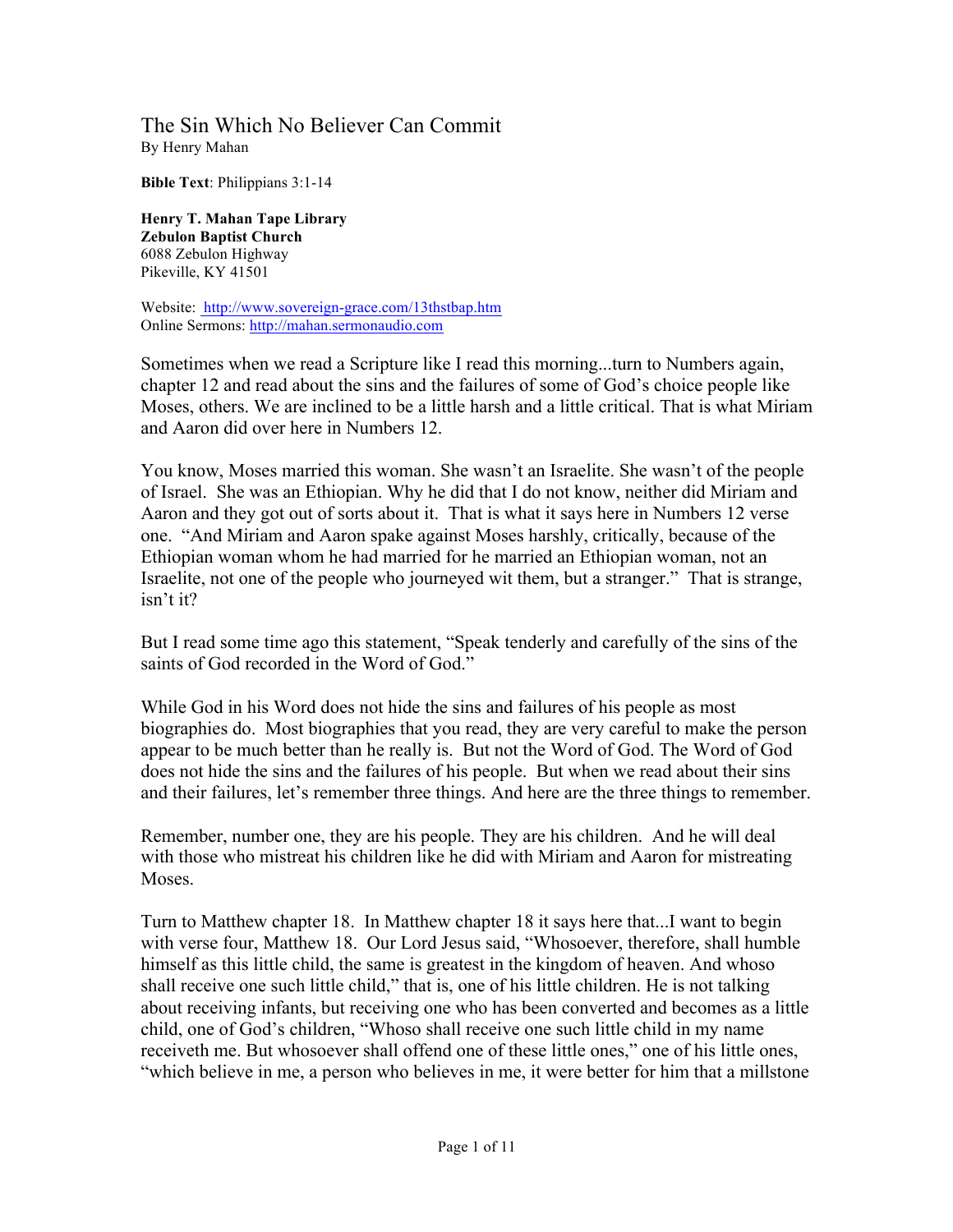were hanged about his neck and that he were drowned in the depths of the sea." Don't mistreat God's children. That is what he is saying.

Miriam learned that. God turned her into a leper because she spoke so harshly against Moses. So remember, number one, they are his children.

Number two, that even their failures will serve God's purpose and be an example to us.

Turn to Romans 15. This is what he is saying here in Romans chapter 15. All of these things that happened unto them, even the unbelief of Israel in the wilderness, all of these things that happened to them in Romans 15:4, well, "Whatsoever things were written aforetime were written for our learning, our learning, that we through patience and comfort of the Scriptures might have hope." These things that are written back here, whatever they might be are for our example and for our learning and for our instruction either to avoid or to follow them.

And then, thirdly, turn to Galatians chapter six. "Speak tenderly," the author said, "speak tenderly and carefully of the sins of the saints and the Old Testament believers because they are God's children." And, secondly, all of these experiences through which God brought them were for our learning, our example.

Thirdly, our Lord exhorts us by his apostle to be careful how we treat the fallen believer considering ourselves lest we be tempted. Look at Galatians six, verse one. "Brethren, if a man be overtaken in a fall you that are spiritual, you that are mature, restore such a one, how? In the spirit of meekness and humility considering thyself lest thou also be tempted. And bear ye one another's infirmities and failures and so fulfill what law? The royal law of Christ, the law of love. Love one another as I have loved you."

So we have in the Lord's Word the sins and infirmities of some of his choice servants vividly described, serious offenses. And while we do not understand them, yet still God was pleased to record them. For example, Jacob conspired with his mother to deceive his father and steal his brother's birthright.

Abraham was willing to give his wife to another to save his own life. This is a man of faith. This is the man who believed God. This is the man who left his own country and went out not knowing where he went.

Lot greedily—and the Scripture calls him righteous Lot—righteous Lot greedily chose the plains, the well watered plains of Sodom and left the mountains for Abraham. And when he went down to live among those people—and this is something that is amazing he called them brethren. When they came in to take the angels out of his house he said, "Brethren, don't do this." Isn't that strange?

Jonah rebelled against God's command to go and preach to people and fled to Tarsus rather than preach God's warning to Nineveh.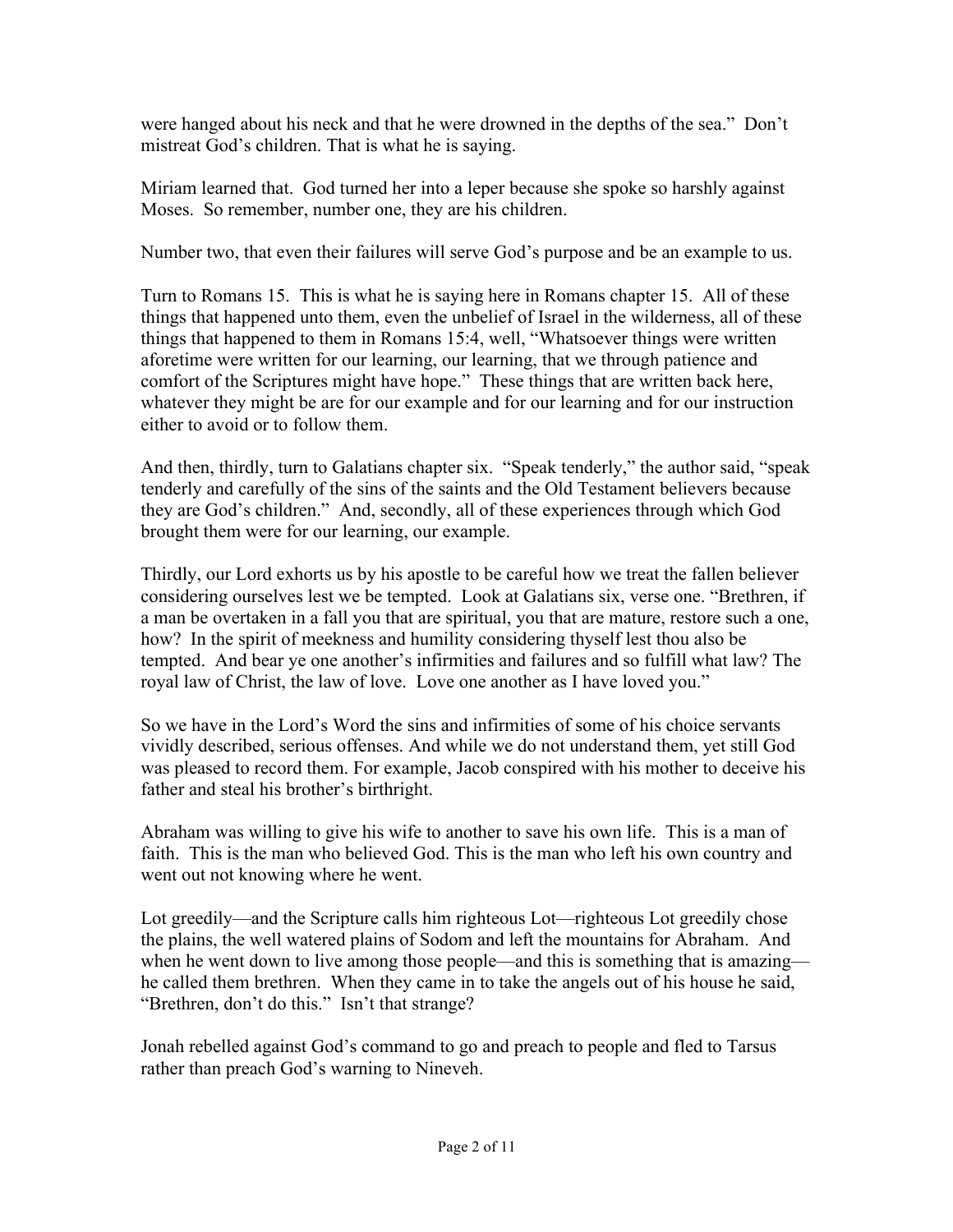David sacrificed a friend to cover his own sins. He had him killed.

Solomon built temples to idols to keep his pagan wives happy.

Peter sat by the fire and even denied that he knew Christ.

And not only are these open failures recorded in God's Word, but our Lord exposes the little things, the little foxes that spoil the vines, the little things that are the greatest weaknesses of his people.

The apostle Peter could walk on water, at least attempt it, but he couldn't stand up under the accusations of a little girl. Isn't that something? He could step out of a boat and walk on water, at least attempt it. Fearless. But one little girl said, "You are a disciple." He said, "No I am not."

Job, think about Job. He could endure the loss of all his possessions, the loss of all his children and yet when these three men gathered around him and accused him of various things he couldn't stand up under that kind of pressure. He wilted and defended himself.

When they came and told him his children were all dead and everything he didn't charge God with foolishness, he put on sackcloth and ashes and worshipped God. And then these fellows started hitting at him and he fought back, he fought back. "Thou he slay me I will trust him." But when they started accusing him of false things, false accusations, he got angry.

Elijah could face 300 false prophets and destroy them. And he ran from the wrath of one lone woman. He ran up to the hills.

David could face and defeat a nine foot giant, but he couldn't handle his own fleshly lust.

Jonah could face death in the sea. They said to him, "Somebody is responsible for this."

He said, "I am the one. Throw me overboard. Throw me overboard."

And then he sat down under a gourd that had provided him with shade and during the day the sun came out and the gourd died and he got mad at the gourd.

And God said, "Are you right to get mad at a gourd?"

This is a man that says, "Throw me overboard." And yet he got mad at a gourd.

It reminds me of folks getting mad at a bowling ball because it goes in the gutter or a golf ball that goes in the woods or something else, you know. We can handle big things, but we just have an awful hard time with little things. And that is just it. That's sin.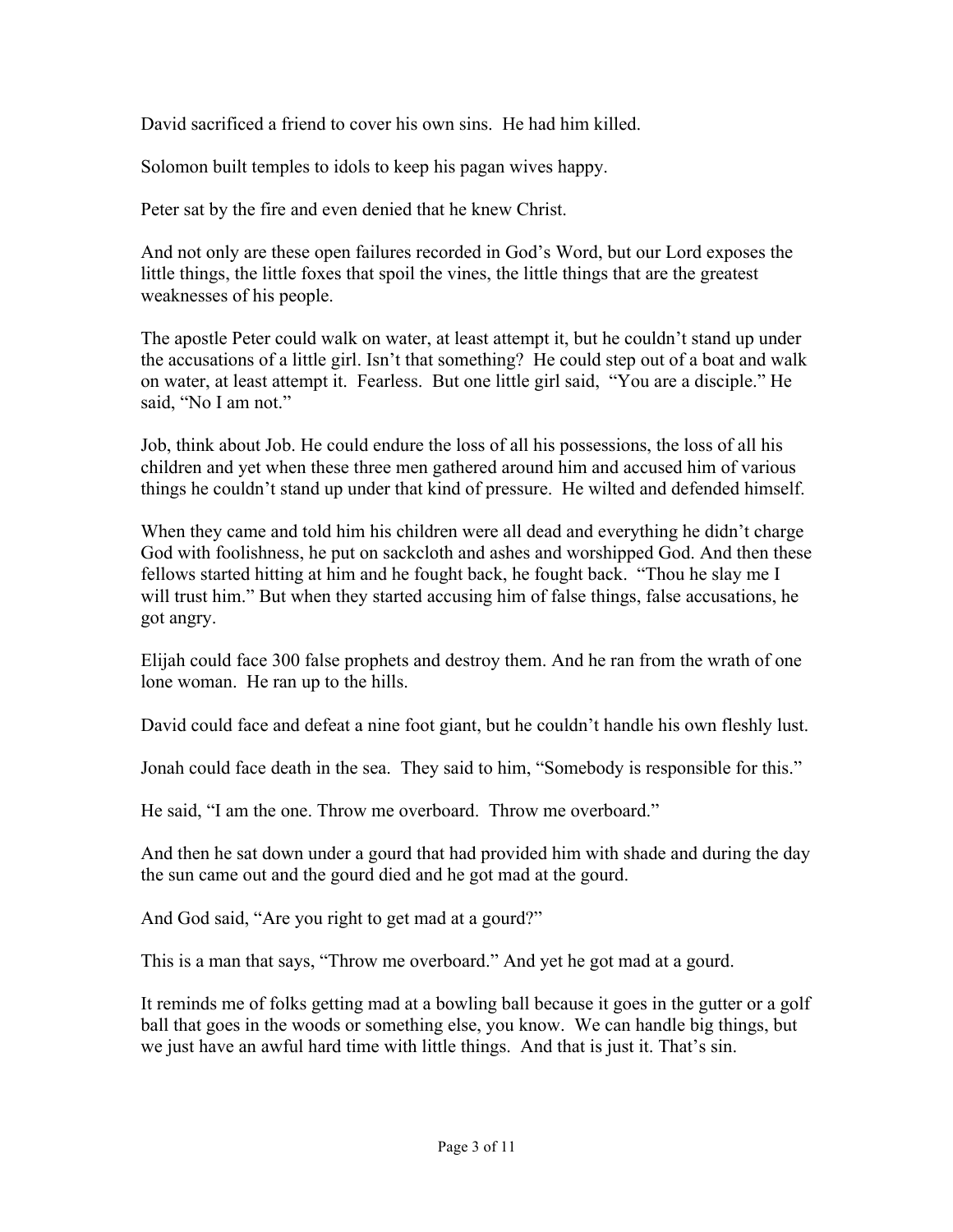John Newton once said, I want you to listen to this. If you don't pick it up right away, chew on it a little while, but think about it. We have been talking here about the sins of the saint in big things, serious matters. Also their courage in great matters and their failure in little matters, mountains and valleys. But John Newton said, "The grace of God, the grace of God is as much needed to create in me a right attitude over the breaking of a dish as over the death of a child. The grace of God is as much needed to create in me the right attitude over the breaking of a dish as over the death of a child."

Actually, sometimes we can handle big things a whole lot easier than we can handle little things. And that is what makes us say, "Oh, wretched man that I am. Who shall deliver me from the body of this death?"

Turn to Acts. I want to show you something over here. I'm sure you have seen it before. But here is the apostle Paul, a giant of God, illustrious apostle, planter of churches, receiver of revelations, had a dear friend called Barnabas. They were...they went out the first missionary journey. They went out from Antioch.

"Separate unto me Paul and Barnabas," God said, "For the work whereto I have called them. "

These men went out among the heathen and preached the gospel. Came back and reported what God had done for them and through them and with them. Now they were getting ready to leave on another missionary trip. Acts 15, verse 36. "And some days after, Paul said to Barnabas, 'Let's go again, now, and visit our brethren in every city where we preached the Word of the Lord and see how they do.' And Barnabas determined to take with them John whose surname was Mark.'" Barnabas wanted to take John Mark wit them. "But Paul thought not good to take John Mark with them." John Mark departed from them from Pamphylia and went not with them to the work. Something happened there. He left them.

Paul just never got straightened out over it. And you would think, now, here are two giants, I mean giants. I mean men who knew God, men who walked with God.

The apostle Paul, the greatest apostle who ever lived, bar none, a man of God, a man who saw the Lord, a man who had his gospel straight from God. It looks like he and Barnabas could work this thing out. Wouldn't you think so? Wouldn't you think so?

Nope.

And the Lord doesn't hide these things. "And the contention, the contention was so sharp between them that they departed asunder one from another."

Isn't that true? Barnabas took Mark with him. That is what he was determined to do to start with and sailed to Cyprus. And Paul chose Silas and departed being recommended by the brethren unto the grace of God. God greatly used Paul and Silas. And he greatly used Mark and Barnabas. And later on Paul was in prison and he said, "Come see me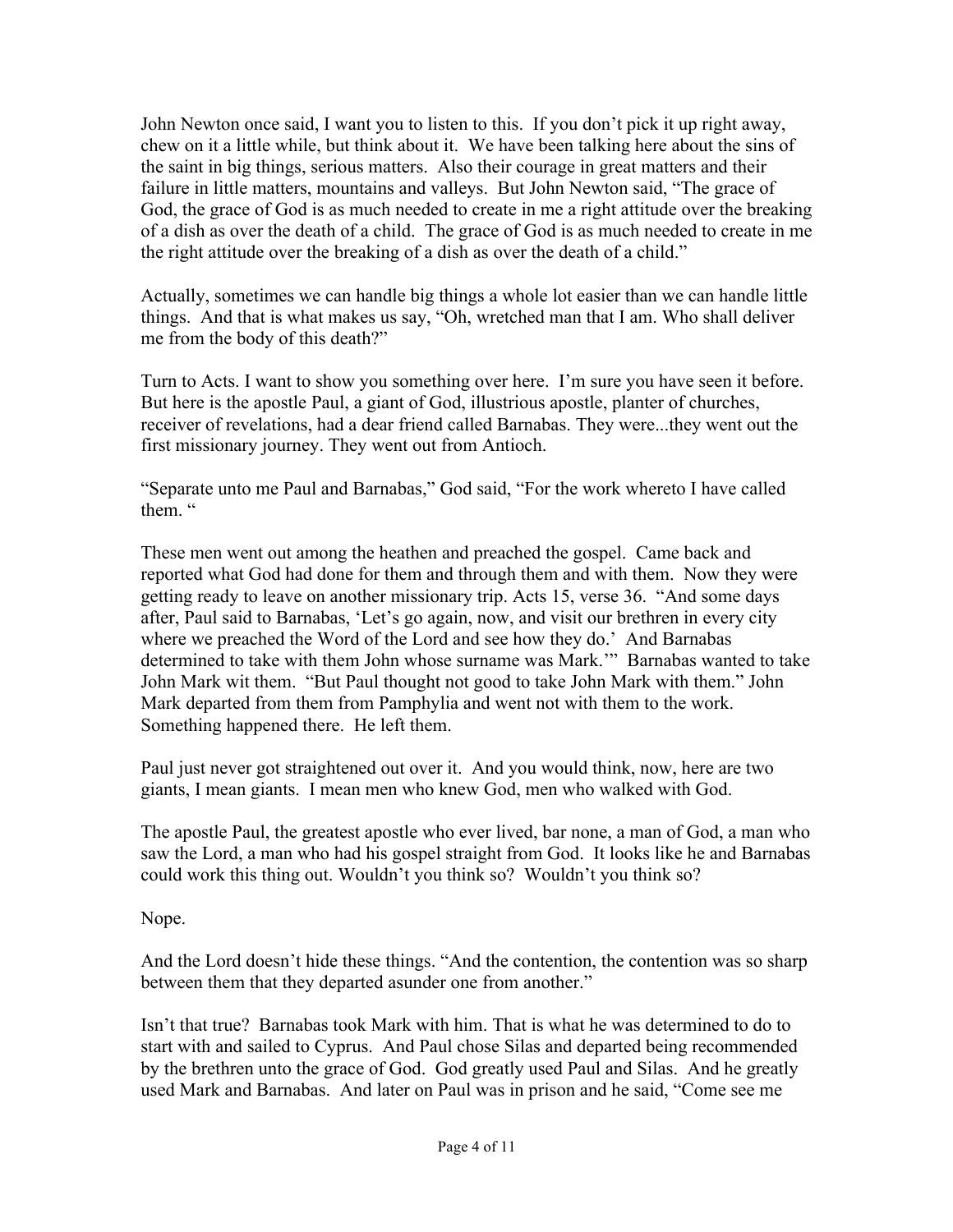and bring John Mark with you. He is important to me." That's right. That's what...bring John Mark.

So this is what I am saying .I am saying this to me. I am addressing myself and I am addressing the Lord's people here tonight. Speak tenderly and gently and kindly concerning the infirmities or failures or flaws or diversities or whatever of the Lord's people because they are his people. They are his children and he loves them and he is not going to let us mistreat him or anybody else. Just like you are jealous for your children.

I know my children's faults. And you know your children's faults. But don't crowd them. You know, isn't that right? Don't crowd them because they are mine. They are mine. And I tell you. What we would be with out faults. If we didn't...if we didn't have to weep we would be so proud and arrogant and lifted up we would never pray. We would never beg God's forgiveness, never would say, "I'm sorry."

And then let's consider ourselves lest we be tempted and fall.

All right. But now here is my subject tonight. But I am convinced, I am convinced that while we are at home in this body and we are absent from the Lord and we are subject, we are subject to faults and failures and infirmities and flesh and we are subject to these things just like these men about whom we have been reading, but there is one area and one sin that a believer does not commit and cannot commit. There is one area in which a believer cannot err. He cannot err here. He cannot. He will not. He must not.

That is, he cannot and will not deny the efficacy and sufficiency of the sacrifice of Christ. He cannot and will not do that, by no means. And he cannot and will not trust his own righteousness before God. He cannot, he just can't do it. God will save a sinner, but not a Pharisee. God will save a sinner, but not a self righteous man. God will save a murderer, but he won't save a man who trusts his own righteousness.

So I am saying with all of the faults and failures and infirmities with which we are plagued, there is one that the believer cannot commit. He cannot trust his own righteousness. He cannot deny the blood and righteousness of the Lord Jesus Christ.

There is a song in our book. There are about three of the verses, but I found some more and it says this. I am talking about his blood and his righteousness now, his blood and his righteousness.

Jesus, Thy blood and righteousness My beauty are, my glorious dress; 'Midst flaming worlds, in these arrayed, With joy shall I lift up my head.

Bold I stand now and in that day For who ought to my charge shall lay Fully forgiven through these I am (blood and righteousness)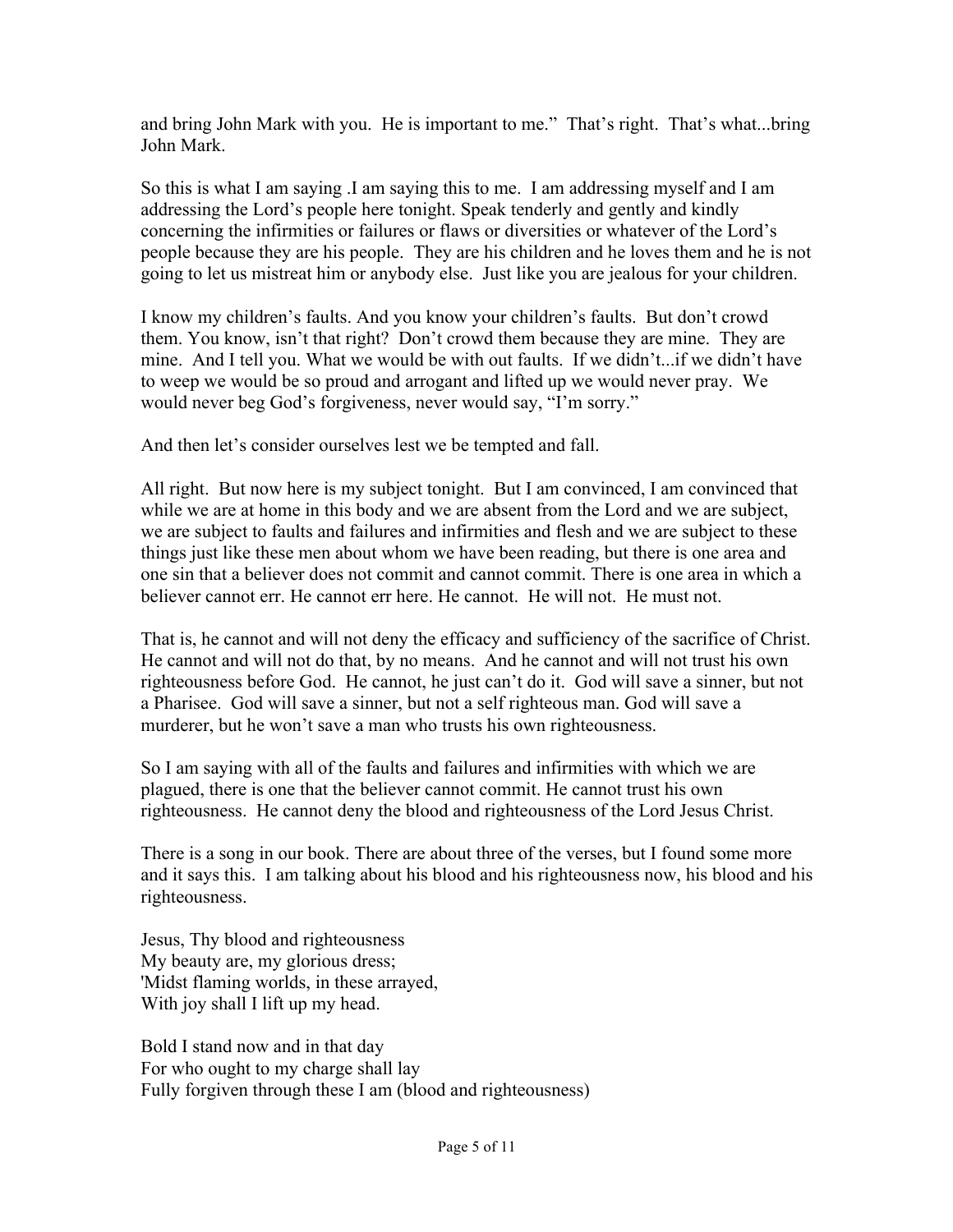From sin, from fear, from guilt, from shame.

And this spotless robe, the same appears, When ruined nature seeks in years No age can change its glorious hue, The robe of Christ is ever new.

When from the dust of death I rise To take my dwelling in the skies Even this, even then shall this be all my plea, That Jesus lived and died for me.

I cannot deny that. I will not deny that. It is impossible to deny that. It is impossible to trust my righteousness and his. It can't be done.

Oh let the dead now hear thy voice, Bid, Lord, thy people all rejoice, Their beauty this, their glorious dress, Jesus thy blood and righteousness.

All right. Let's look at Philippians three. And this is what Paul is saying here, Philippians chapter, Philippians three.

He says, "Brethren," I want to begin with verse one. "Finally brethren, my brethren, the theme of this book, rejoice in the Lord. To write the same things to you..." What are these same things? The grace of God in Christ, the mercy of God in Christ, the blood of Christ, the righteousness of Christ. That is these things. This theme I am on tonight is a theme I have been on 44 years. Jesus they blood and righteousness. "And to write these same things to you to me that is not tiresome. That is not tiresome. That is not grievous. For you it is safe. Now beware of dogs." That is false prophets in general. Beware of dogs, all sorts of false religious leaders.

Take a moment. Turn to Isaiah 56. Here is the Scripture that Paul is referring to there, Isaiah 56. Beware of dogs.

You say, "That's a harsh statement."

I know it. But I know it, but folks who compromise the truth of God deserve it. Isaiah called them dogs. He said in Isaiah 56, verse 10, "His watchmen are blind. They are all ignorant. They are all dumb dogs." They are supposed to be watch dogs, but they don't bark. They sleep, lying down, loving to slumber. They are greedy dogs which can never have enough. They are shepherds that cannot understand. They all look to their own way, everyone for his own gain from his own quarter. Beware of these dogs, covetous, self serving, self seeking preachers. Flee from them. Beware of evil workers. Who are these? Folks in Matthew seven, preaches and religious people who use the name of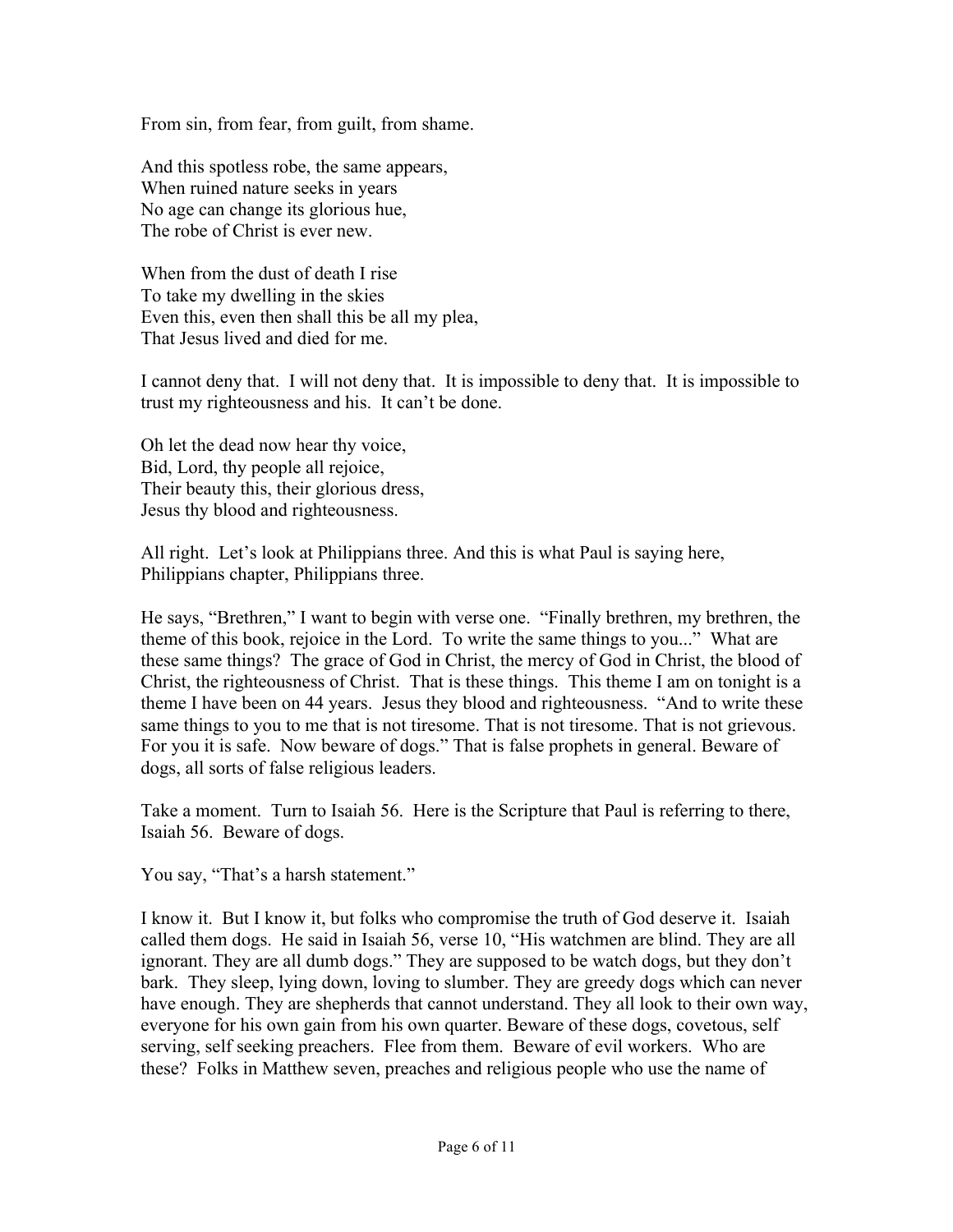Christ for their own works and their own lorry. They said, "Lord, we preached in your name. We did many wonderful works in your name. We cast out devils in your name."

He said, "Depart from me ye evil workers." Workers of iniquity. That's who they are. Beware of them. Beware of them.

And then, thirdly, beware of the concision. Here are three kinds of preachers here. The general covetous, self seeking, self serving preachers, the workers of iniquity, religious iniquity, using the name of God for their own advantage. And the concision here, they are the flesh merchants, the circumcisers, the legalists, the law preachers, those who want to bring you out of your freedom back under the bondage of the ceremonial law; days and diets and doings and duties and all these things. Beware of them.

For he says, verse three, "We are the circumcision. We are true Israel." And he gives three marks. Number one, we worship God in the spirit, not in form, not in tradition, not in this mountain nor in Jerusalem, but in the spirit. That is what our Lord says. He told that woman at the well, "You worship...you don't know what you worship."

"Our fathers worshipped on this mountain. You Jews worship in Jerusalem."

He said, "The day is coming when men shall worship God neither in this mountain nor in Jerusalem. God is spirit. We worship him in spirit."

Listen. We rejoice in Christ Jesus, only in Christ. He is our Messiah. He is our Redeemer. He is our righteousness. And we have no confidence in the flesh.

Ah, the apostle Paul believed what Roland Hill said, "No sermon should be preached with out 'ruined by the fall, redemption by the blood and regeneration by the Spirit.'" And here it is just reversed. Regeneration by the Spirit, we worship God in the Spirit; redemption by the blood, we rejoice in Christ; ruined by the fall, we have no confidence in this flesh."

Now, then, verse four, "Though I might have confidence in the flesh. If any other man think that he hath whereof he might trust in his works or in his righteousness or in his flesh...is anybody...does anybody anywhere," Paul says, "feel like that he has any right to trust in his own righteousness? Well, I more. If it could be so." For he says, verse five, "I was circumcised the eighth day of the stock of Israel. Of the tribe of Benjamin, the beloved, a Hebrew of Hebrews. As touching the law a Pharisee, concerning zeal persecuting the Church, touching the righteousness which is in the law, blameless."

Ah, but, but, "What things..." And here is the testimony of every believer. "What things I knew, what things I had, what things I boasted of, what things I possessed, what things I trusted, what things I experienced, all these things that were gain to me and important to me and...I count them loss. Put them in the loss column."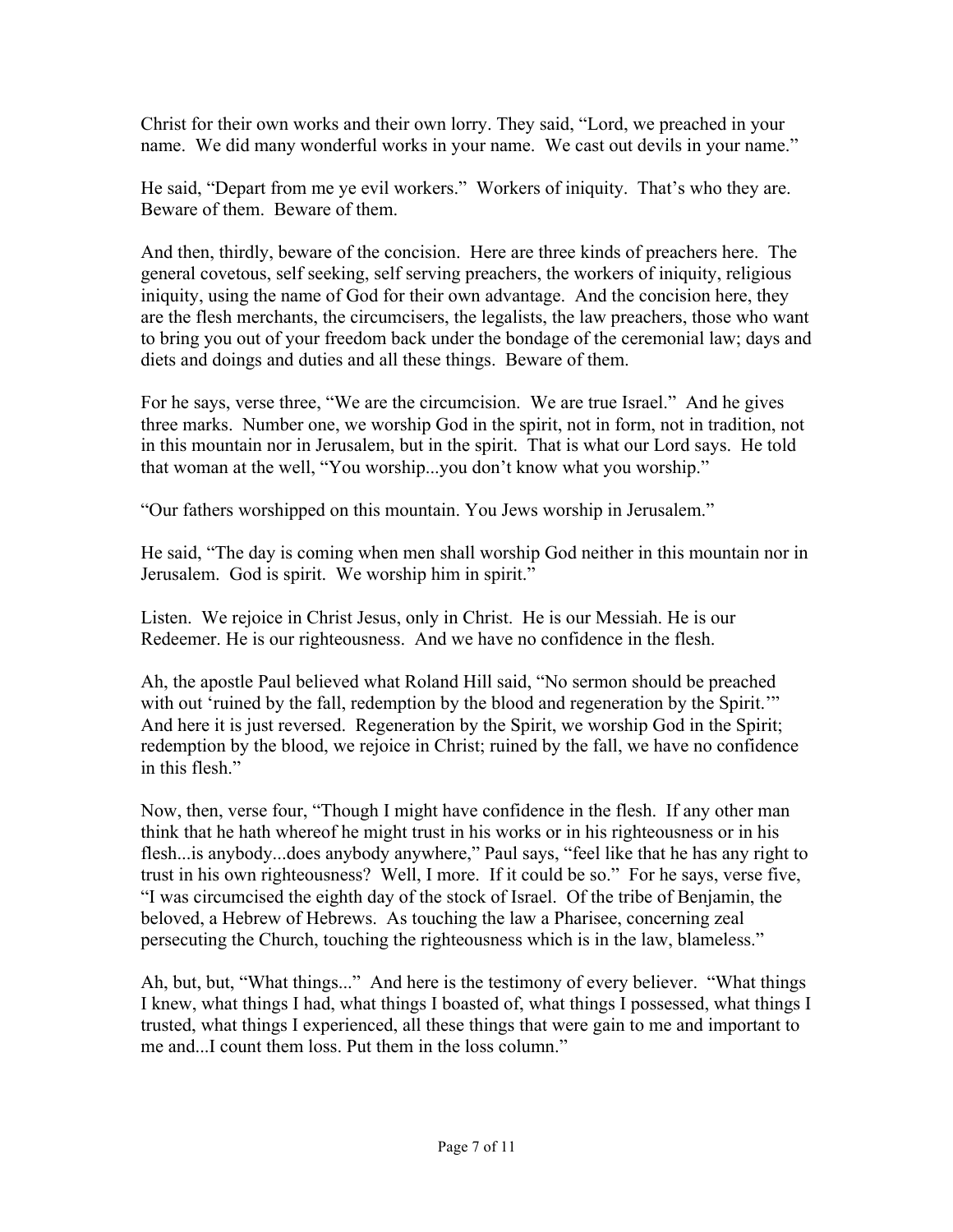You people who have businesses. You have your assets and liabilities. You have got your gain column and loss column. Paul said, "Take everything that you are, know, have, believe, trusted in back yonder under your own righteousness and put it in the loss column. Put it in the loss column. I count it but loss for Christ."

That is the believer's testimony. Yea, and without a doubt, watch this, now, "Yeah, doubtless..." I am saying that a believer cannot, will not, cannot plead his righteousness to God. He cannot. The blood and righteousness of Christ is his very life, hope and foundation and in that area he will not fail.

"Yea, doubtless..." Where have you se that word before? Doubtless, without doubt. John wrote in 1 John 2:19, "They went out from us because they weren't of us. If they were of us they what? No doubt, no doubt. It is impossible. It is impossible. A believer cannot quit believing. He can't do it.

"Doubtless I count all things, all things but loss for the excellency of the knowledge of Christ Jesus my Lord for whom I have suffered the loss of all things and I do count them..." Boy, I'm going to tell you something now. I count them but garbage. This man, Paul, was brought...his mother and daddy were Hebrews. Back yonder Miriam found fault with Moses. He married a Cushite. He married an Ethiopian and that bothered them, I mean, dreadfully. It would have bothered Paul, too. He said, "My momma was a Hebrew. My daddy was a Hebrew. I was of the tribe of Benjamin. I grew up under Gamaliel. I grew up under the strict law, the diet laws, the sabbath laws, the feast laws, the sacrifice laws, the Levitical laws. And I kept them to the letter."

But he said, "I count all that but garbage, garbage." That is a believer's confession. And that takes an act of God to make a man take all his religious upbringing and pride and heritage and accomplishments and doings and duties and say, "Garbage. Take it out and put it in the truck and haul it down to the dump. And I will never look at it again."

Listen. For he says that, "I count it but garbage that I may win Christ and be found only in him, not having...not having...not having my own righteousness, not having any. My righteousness is a filthy rag."

That is a theme through this Bible.

"Not by works of righteousness which we have done, but according to his mercy."

"Not of him that willeth, not him that runneth, but of God."

"For by grace are you saved through faith. That not of yourselves, not of works."

That old hymn writer said, "Not for the works that we have done or shall hereafter do hath God decreed on sinful worms salvation to bestow. The glory, Lord, from first to last is due to Christ alone. Ought to ourselves we dare not take or rob thee of they crown, 'Tis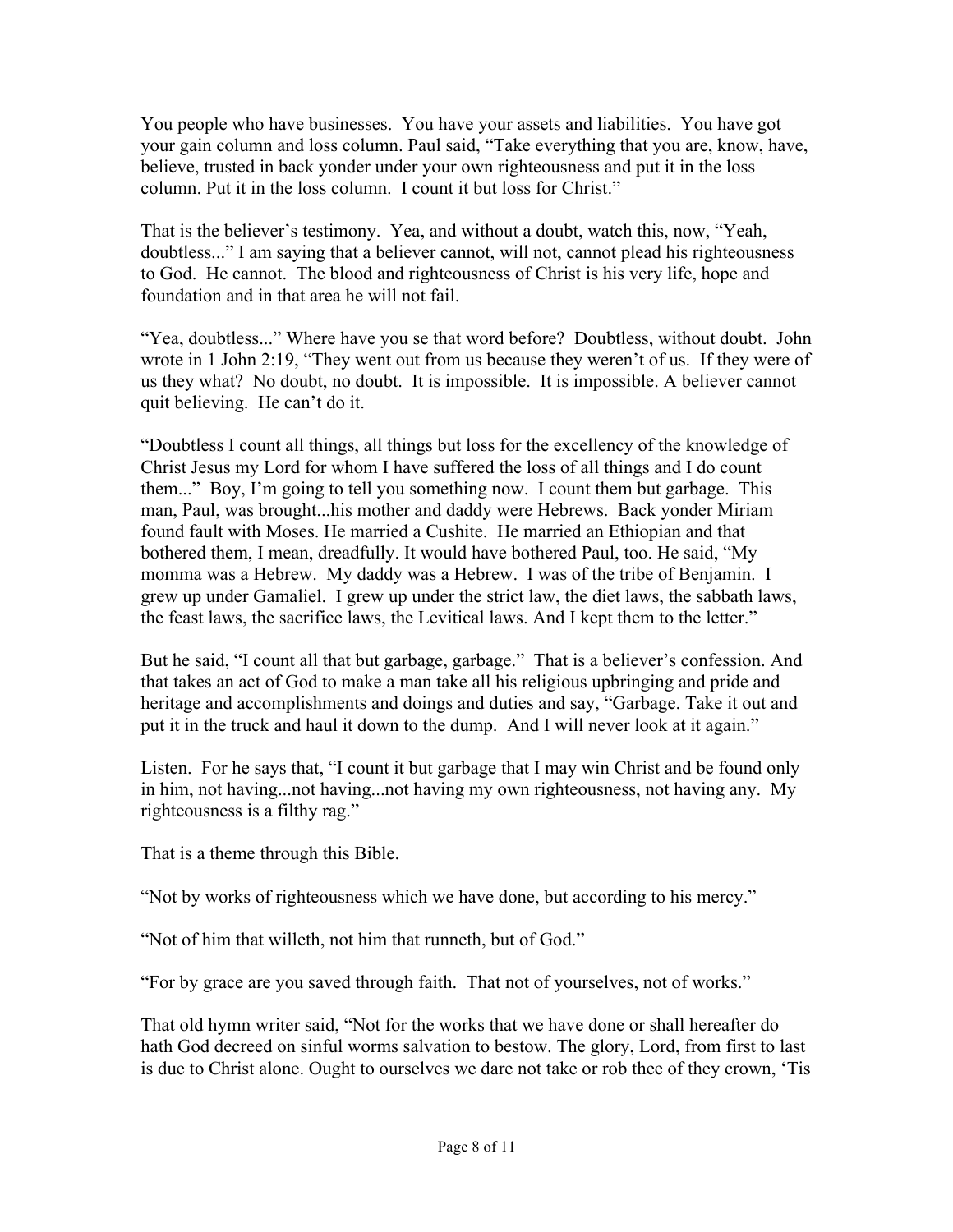not by works of righteousness which our own hands have done. But we are saved by his sovereign grace abounding through his son."

The true believer can never, never, never, never, leave out this knot fight here. "And be found in him not having my own righteousness." He can't do it. He can't do it because that is his very foundation, not having my own righteousness which is of the law. But that which is through the faith of Christ, the righteousness which is of God by faith.

"Come ye weary, heavy laden." Now, watch this song. "Come ye weary, heavy laden, bruised and mangled by the fall if you tarry till you are better you will never come at all. For it is not the righteous. It is not the righteous, it is sinners Jesus came to call. Let not conscience make you linger nor of fitness fondly dream, all the fitness he requires is to feel your need of him." And this he gives you. This he gives you.

Somebody said, "But didn't you repent?"

Yes. But the goodness of God led me to repentance.

"But can't you say you did something? Didn't you believe?"

Yes, I believed. Btu he enabled me to believe."

Faith is the gift of God.

"You did something. You repented."

Yeah, I know I did. But his goodness led me to repentance.

"But you believed."

Sure I believed. But he made me willing to believe.

"But you were willing."

But he made me willing.

"But now don't you love Christ?"

I sure do because he first loved me. It God's...it falls right back on him. I repented because his goodness led me to repentance. I believed because it was given to me not only to suffer, but to believe on him. I am willing, but he made me willing. I love him because he first loved me.

"Yeah, but you labor. You preach. You...you sat in your study and prepared this message and got it all ready for us. You labored."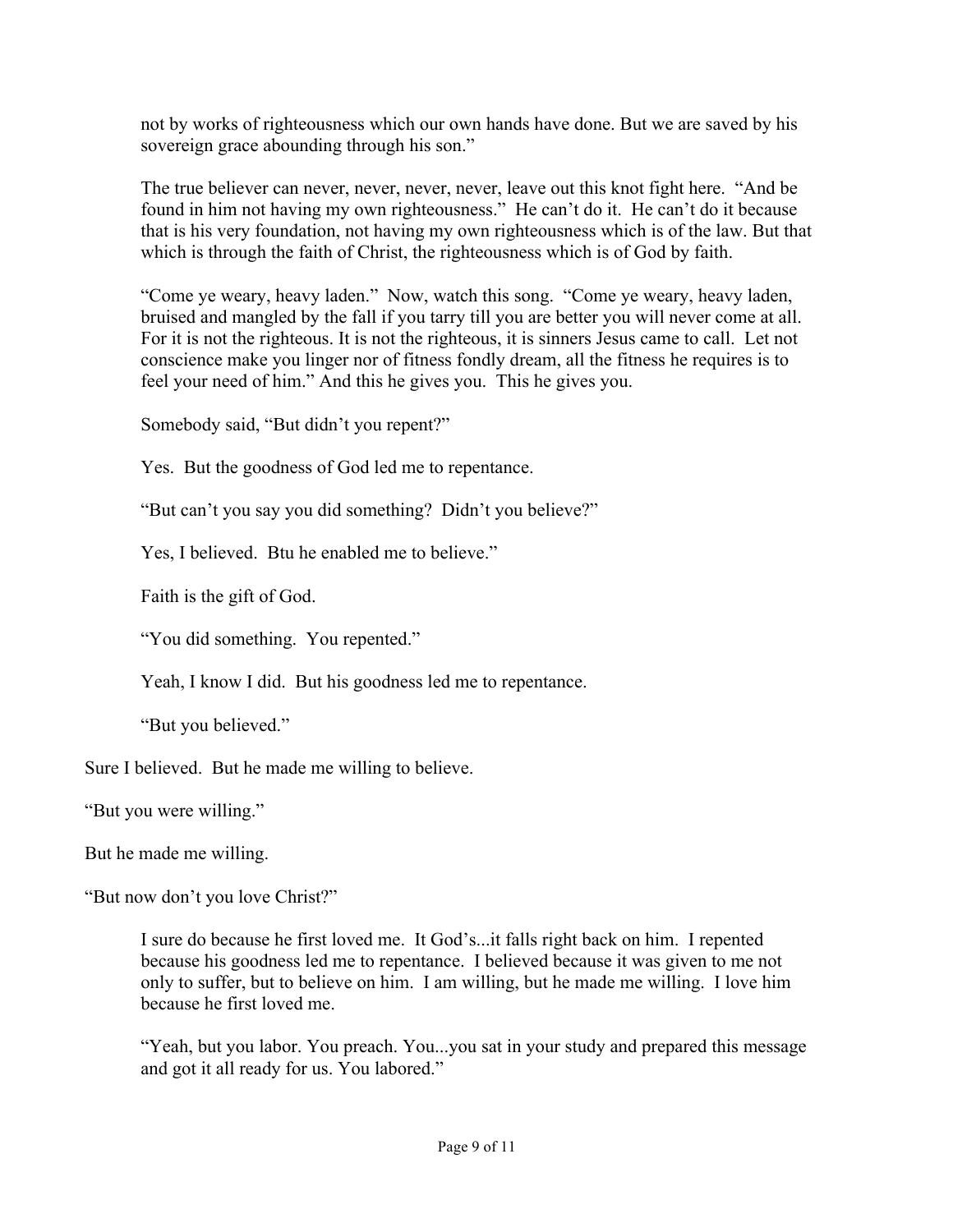Paul said, "I sure did, more abundantly then they all. Yet not I, but Christ in me."

I didn't do it. He did it. It wasn't.…I am what I am by the grace of God. I don't have one spot, atom, inkling of any righteousness or holiness whatsoever that is not Christ in me. You don't either. You don't have one thing that even the piercing eye of a sovereign holy God can find in you that is worth...that's worth anything unless it is Christ.

"Yeah, but you witness."

I am his witness. I am just telling what he did. That is my whole witness. I am telling who he is. I am telling what he did. I am telling why he did it. I am telling where he is now. I had nothing to do with that. I am just telling what I saw. And he opened my eyes and let me see. It just all comes back to me. That's right. Let's look at this verse here and then I will let you go.

Verse 10 says, "Oh, my that I may know him and the power of his resurrection and the fellowship of his sufferings being made conformable to his death."

The believer has three goals right there in that verse, that I may know him; commitment to Christ, commitment to Christ, that I may know him. I know him because he knew me. Secondly, fellowship, communion with Christ, communion, sons of God, fellowship of his sufferings. Thirdly, conformity. One day I am going to be perfectly conformed to his image, perfectly conformed. That is what he is talking about in verse 11, "That if by any means I might attain unto the resurrection of the dead, not as though I have already attained. I haven't. I am not already perfect, not by a long shot. Now I will tell you this. I follow after."

And I want you to write in your margin right here. The word "apprehend" means "lay hold, lay hold." That is what it means. Lay hold. "That I may lay hold upon that for which I am laid hold of Christ Jesus." See, that even goes back to him, "That I may lay hold on eternal life, that I may lay hold upon the inheritance of the saints because he laid hold of me for that purpose."

"Brethren, I count not myself to have apprehended, to have laid hold of these promises and blessings, but I will tell you one thing I do. Forgetting those things which are behind and reaching forth unto those things which are before I press toward the mark for the prize of the high calling of God in Christ Jesus."

Wouldn't you agree? Wouldn't you agree that while in my flesh dwelleth no good thing and old wretched man that I am and the infirmities of this flesh have to be hedged about by God's sovereign, sovereign power and restraining grace, but I will tell you one thing. No true believer can ever deny that his blood that makes us clean and his righteousness that makes us holy.